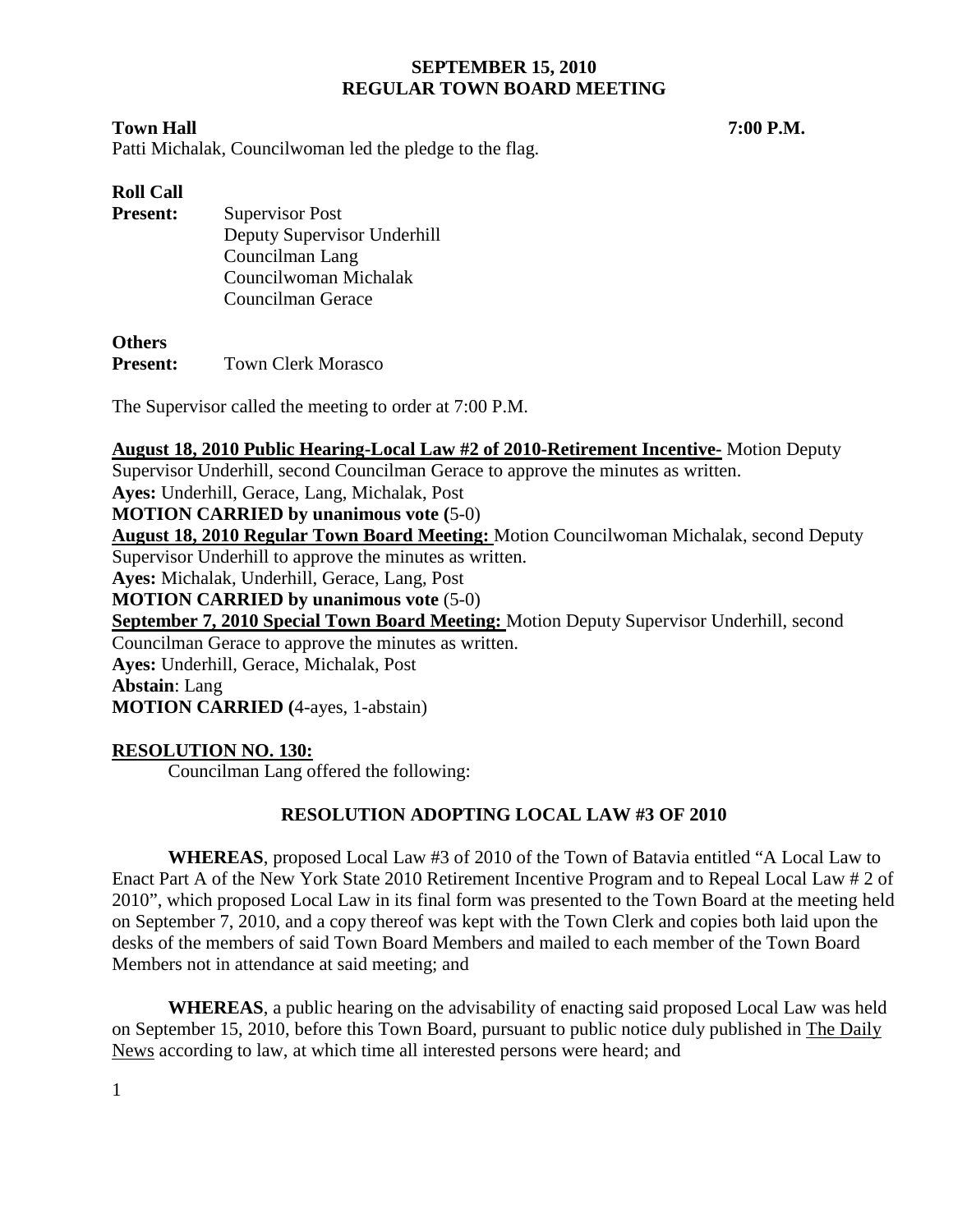**WHEREAS**, the Town Board of the Town of Batavia, New York is of the opinion that adoption of said proposed Local Law #3 of 2010 is in the best interest of the Town of Batavia, New York,

**NOW, THEREFORE, BE IT RESOLVED**, by the Town Board of the Town of Batavia, New York that said proposed Local Law #3 of 2010 be and the same hereby is adopted; and

**BE IT FURTHER RESOLVED**, that a certified copy of said Local Law #3 of 2010 be filed with the New York State Secretary of State in accordance with Law.

**Second by**: Councilman Gerace **Ayes:** Lang, Gerace, Underhill, Michalak, Post **APPROVED by unanimous vote** (5-0)

### **RESOLUTION NO. 131:**

Deputy Supervisor Underhill offered the following:

### **CONSULTANT AGREEMENT MODIFICATION PARK ROAD RECONSTRUCTION PROJECT**

**WHEREAS,** the Town of Batavia authorized the Supervisor to negotiate the cost for the contract agreement for the Park Road Reconstruction Project on April 21, 2010 in Resolution No. 80; and

**WHEREAS**, the consultant selection team selected the firm of Dewberry-Goodkind, Inc. to assist the Town Engineering Department with the design of the Park Road Reconstruction Project; and

**WHEREAS,** the Town entered into an Agreement with Dewberry-Goodkind, Inc.(hereinafter referred to as the "original Dewberry Agreement" ) to assist the Town with the design of the Park Road Project; and

**WHEREAS,** Dewberry-Goodkind, Inc. decided to close its offices in Monroe County; and

**WHEREAS,** the consultant firm of Clark Patterson Lee, located at 186 North Water Street, Rochester, NY 14604-1122 has hired the Dewberry personnel and will continue to use the subcontractors that were working on the Park Road Reconstruction Project to continue providing services to complete the project efficiently and cost effectively for the Town; and

**WHEREAS,** Clark Patterson Lee will assume Dewberry's rights and obligations of the original Dewberry Agreement in a proposed Agreement Amendment No. 1; and

**WHEREAS,** the assistant Town Engineer is recommending to the Town Board to allow Clark Patterson Lee to assume the rights and obligations of the original Dewberry Agreement.

### **NOW, THEREFORE, BE IT**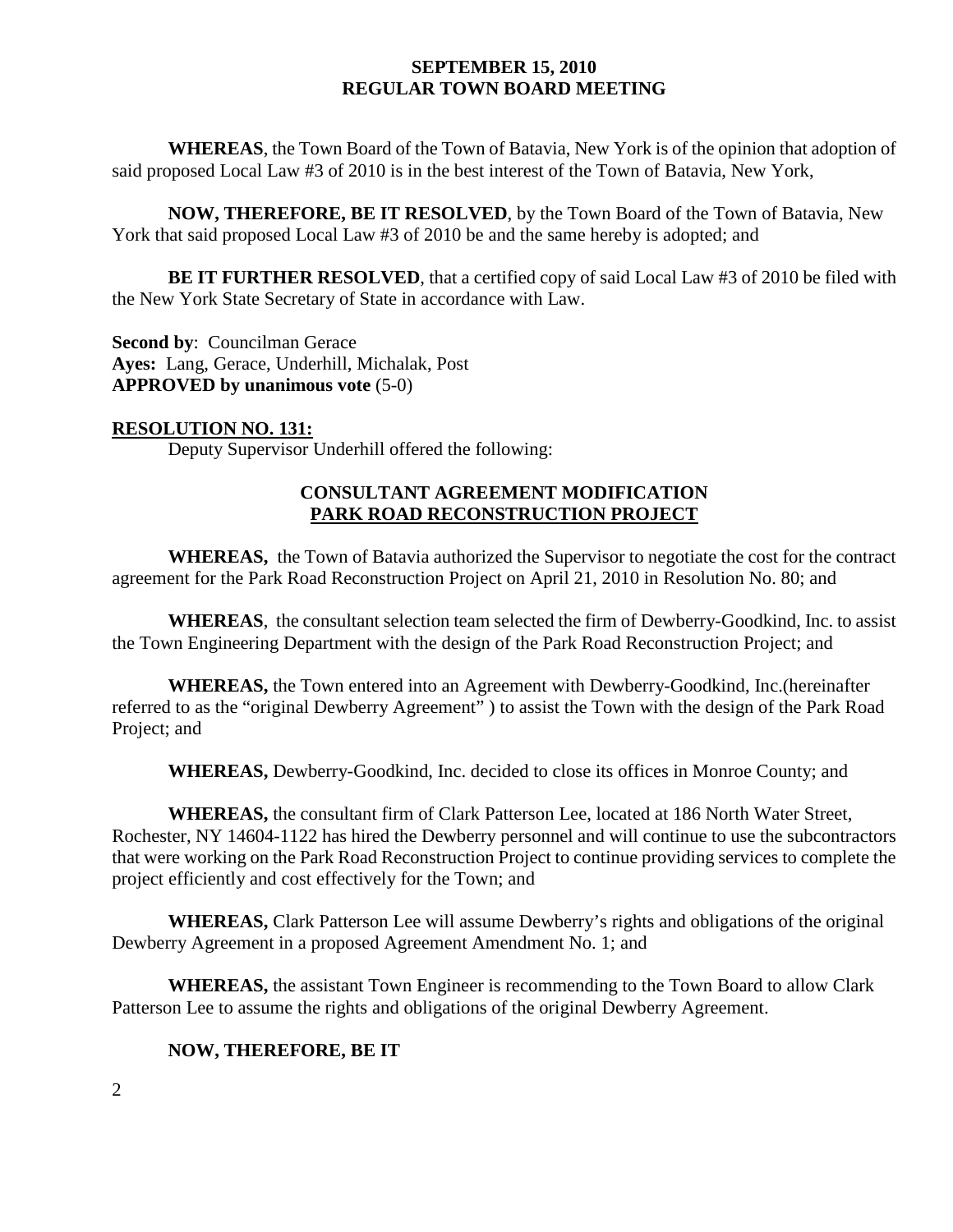**RESOLVED,** by the Town Board of Batavia, New York, that an "Agreement Amendment No. 1", by and between the Town of Batavia and Clark Patterson Lee, with the consent of Dewberry-Goodkind, Inc., which is annexed hereto and made a part of the Town Board Minutes, is hereby approved and the Town Supervisor is hereby authorized and directed to execute this Agreement on behalf of the Town of Batavia.

**Second by: Councilman Lang Ayes:** Underhill, Lang, Michalak, Gerace, Post **APPROVED by unanimous vote** (5-0)

### **RESOLUTION NO. 132:**

Supervisor Post offered the following:

### **PURCHASE OF OFFICE WORKSTATIONS**

**WHEREAS,** office workstations are needed in the Assessor's office, the extra Office in the Town Hall and the conference room; and

**WHEREAS,** funds were appropriated in the 2010 Town Budget under building contractual; and

**WHEREAS,** Office by Design, Incorporated presented Workstation designs and quotes from New York State Contract numbers PC#63385 (attached).

### **NOW, THEREFORE, BE IT**

**RESOLVED,** the Batavia Town Board hereby authorizes the purchase of Office Workstations at a cost not to exceed \$7,000.00; and be it further

**RESOLVED,** the expenditure will be appropriated from the line items A1620.404 and A1355.200; and be it further

**RESOLVED,** the shortfall for line A1355.400 will be covered by a transfer from line A1620.404.

**Second by: Councilman Lang Ayes:** Post, Lang, Underhill, Michalak, Gerace **APPROVED by unanimous vote** (5-0)

**Abstract No. 9-2010:** Motion Deputy Supervisor Underhill, second Councilman Gerace to authorize the Supervisor to pay the following vouchers: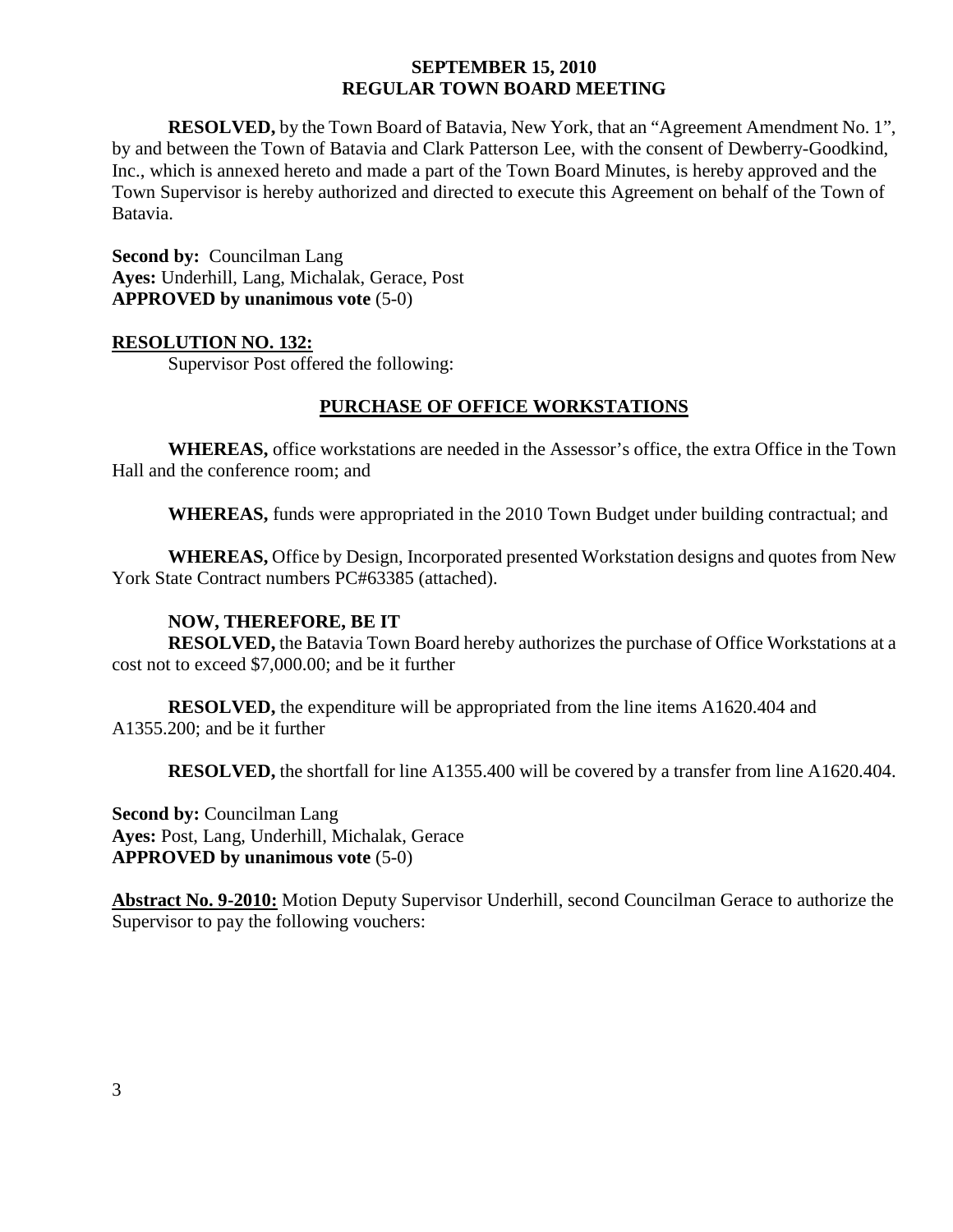| General              | \$38,970.81 |
|----------------------|-------------|
| Highway              | 47,997.14   |
| Sewer No. 1          | 1,739.26    |
| Sewer No. 2          | 393,497.46  |
| Water                | 50,319.42   |
| Pearl                | 148.00      |
| Wilkinson            | 274.00      |
| Putnam/Alexander     | 434.00      |
| Alexander/Pike       | 7,740.00    |
| Rose                 | 5,310.00    |
| Creek                | 2,250.00    |
| Pratt                | 2,250.00    |
| Sewer 1 Improvements | 2,800.00    |
| Park Road            | 2,950.00    |
| NE Route 98          | 2,250.00    |
| NW Route 98          | 2,250.00    |
| <b>CDBGR</b>         | 116,981.67  |
| <b>Total</b>         | 678,161.76  |

Check numbers 15175 thru 15256, and 116, ACH \$409,071.88 **Ayes:** Underhill, Gerace, Lang, Michalak, Post **MOTION CARRIED by unanimous vote** (5-0)

# **DEPARTMENT REPORTS:**

# **Supervisor's Report:**

**Status Report** on expenditures and revenues is available for the Board's review. The investment sheets will be entered into the minute book. The monies are invested in CD's and are paying a rate of .18%.

**GAM-** Next GAM Meeting will be at the LB Grand, in LeRoy on September 16, 2010.

**Special Town Board Meeting** September 22, 2010 at 5:00 P.M. to call public hearing for the Proposed Wortendyke and Pike Roads Water District.

# **COMMUNICATIONS:**

# **The Town Clerk reported on the following:**

**August Town Clerk monthly report collected a** total of \$11,806.41 remitted \$7,454.16 to the Supervisor for the Local Share.

**Assemblyman R. Stephen Hawley Drive Speed Limit-** Received notice for the NYSDOT that they have received our request to lower the speed limit on Assemblyman R. Stephen Hawley Drive. Once their study is complete they will notify the Town of their determination.

**Wortendyke/Pike Roads Water District Petition-**Petition to request establishment of

4